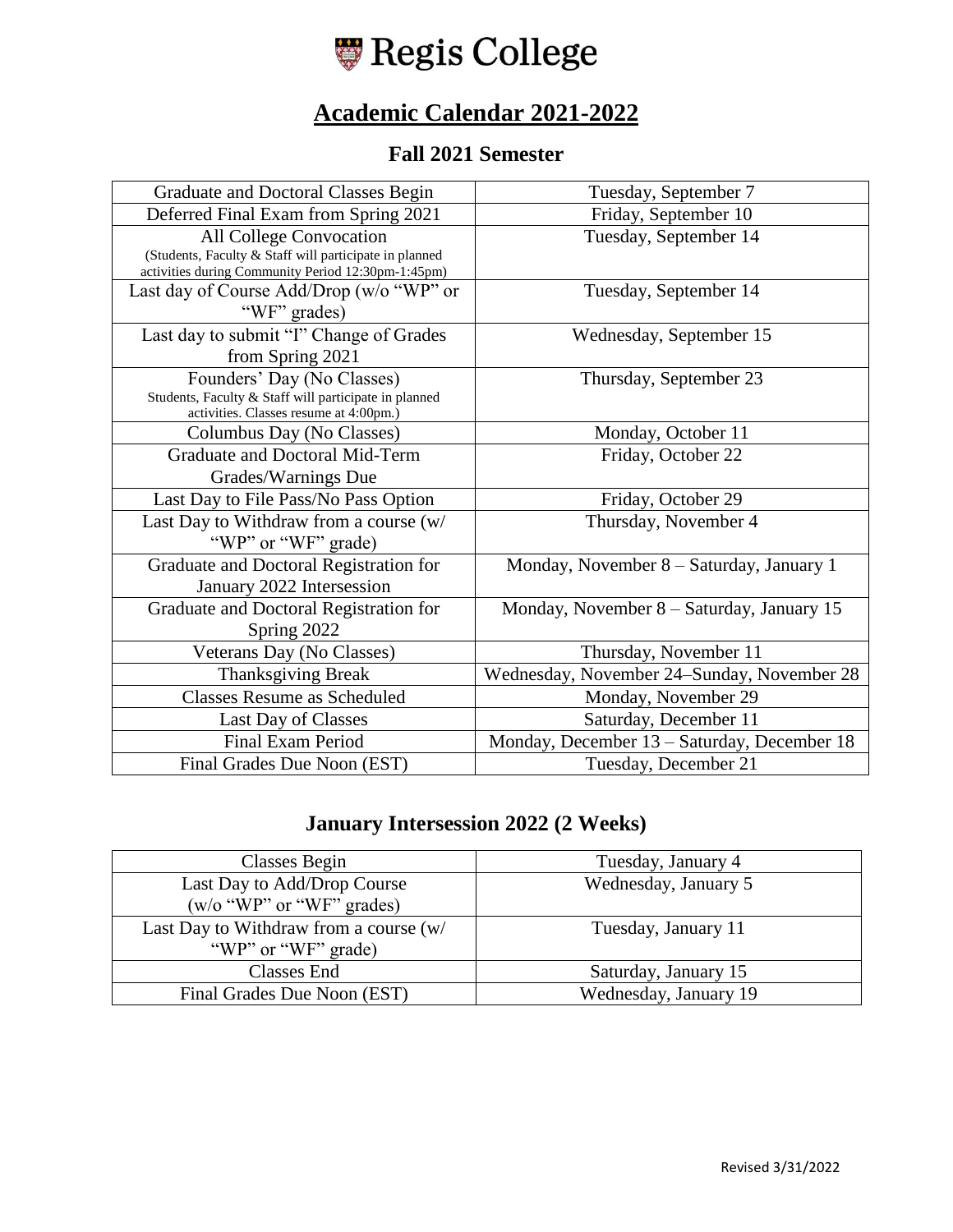

## **Spring 2022 Semester**

| Rev. Dr. Martin Luther King, Jr. Day                                                 | Monday, January 17                      |
|--------------------------------------------------------------------------------------|-----------------------------------------|
| (No Classes)                                                                         |                                         |
| <b>Graduate and Doctoral Classes Begin</b>                                           | Tuesday, January 18                     |
| Deferred Final Exam from Fall 2021                                                   | Saturday, January 22                    |
| Last day of Course Add/Drop (w/o "WP" or                                             | Tuesday, January 25                     |
| "WF" grades)                                                                         |                                         |
| Last day to submit "I" Change of Grades from                                         | Wednesday, January 26                   |
| <b>Fall 2021</b>                                                                     |                                         |
| Presidents' Day (No Classes)                                                         | Monday, February 21                     |
| <b>Graduate and Doctoral Mid-Term</b>                                                | Friday, February 25                     |
| Grades/Warnings Due                                                                  |                                         |
| Spring Break (No Classes)                                                            | Sunday, February 27 - Saturday, March 5 |
| <b>Classes Resume as Scheduled</b>                                                   | Sunday, March 6                         |
| Last Day to File Pass/No Pass Option                                                 | Tuesday, March 15                       |
| Heritage Week                                                                        | Monday, March 21 - Friday, March 25     |
| (Students, Faculty & Staff will participate in planned                               |                                         |
| activities; classes continue as scheduled)<br>Last Day to Withdraw from a course (w/ | Monday, March 28                        |
| "WP" or "WF" grade)                                                                  |                                         |
| Graduate and Doctoral Registration for                                               | Monday, April 4 - Saturday, May 14      |
| Summer 2022                                                                          |                                         |
| Graduate and Doctoral Registration for Fall                                          | Monday, April 4 – Monday, September 5   |
| 2022                                                                                 |                                         |
| Easter Break (No Classes)                                                            | Thursday, April 14 - Sunday, April 17   |
| Patriots' Day (No Classes)                                                           | Monday, April 18                        |
| <b>Classes Resume as Scheduled</b>                                                   | Tuesday, April 19                       |
| Honors Induction                                                                     | Tuesday, April 19                       |
| Last Day of Classes                                                                  | Wednesday, April 27                     |
| Final Exam Period                                                                    | Thursday, April 28 - Tuesday, May 3     |
| Final Grades for Students Graduating in May                                          | Wednesday, May 4                        |
| 2022 Due at Noon (EST)                                                               |                                         |
| Commencement                                                                         | Saturday, May 7                         |
| Final Grades for Students Not Graduating in                                          | Monday, May 9                           |
| May 2022 Due at Noon (EST)                                                           |                                         |
|                                                                                      |                                         |

### **Summer Sessions/Semesters 2022 (Variable Weeks)**

| <b>Summer Session I 2022 (6 Weeks)</b>   | Monday, May 16 - Saturday, June 25 |
|------------------------------------------|------------------------------------|
| Last day to Add/Drop (w/o "WP" or "WF"   | Friday, May 20                     |
| grades)                                  |                                    |
| Memorial Day (No Classes)                | Monday, May 30                     |
| Last Day to Withdraw from a 22/S1 course | Friday, June 17                    |
| $(w'$ "WP" or "WF" grade)                |                                    |
| Juneteenth (No Classes)                  | Monday, June 20                    |
| Final Grades for Summer Session 1 Due at | Wednesday, June 29                 |
| 9am (EST)                                |                                    |